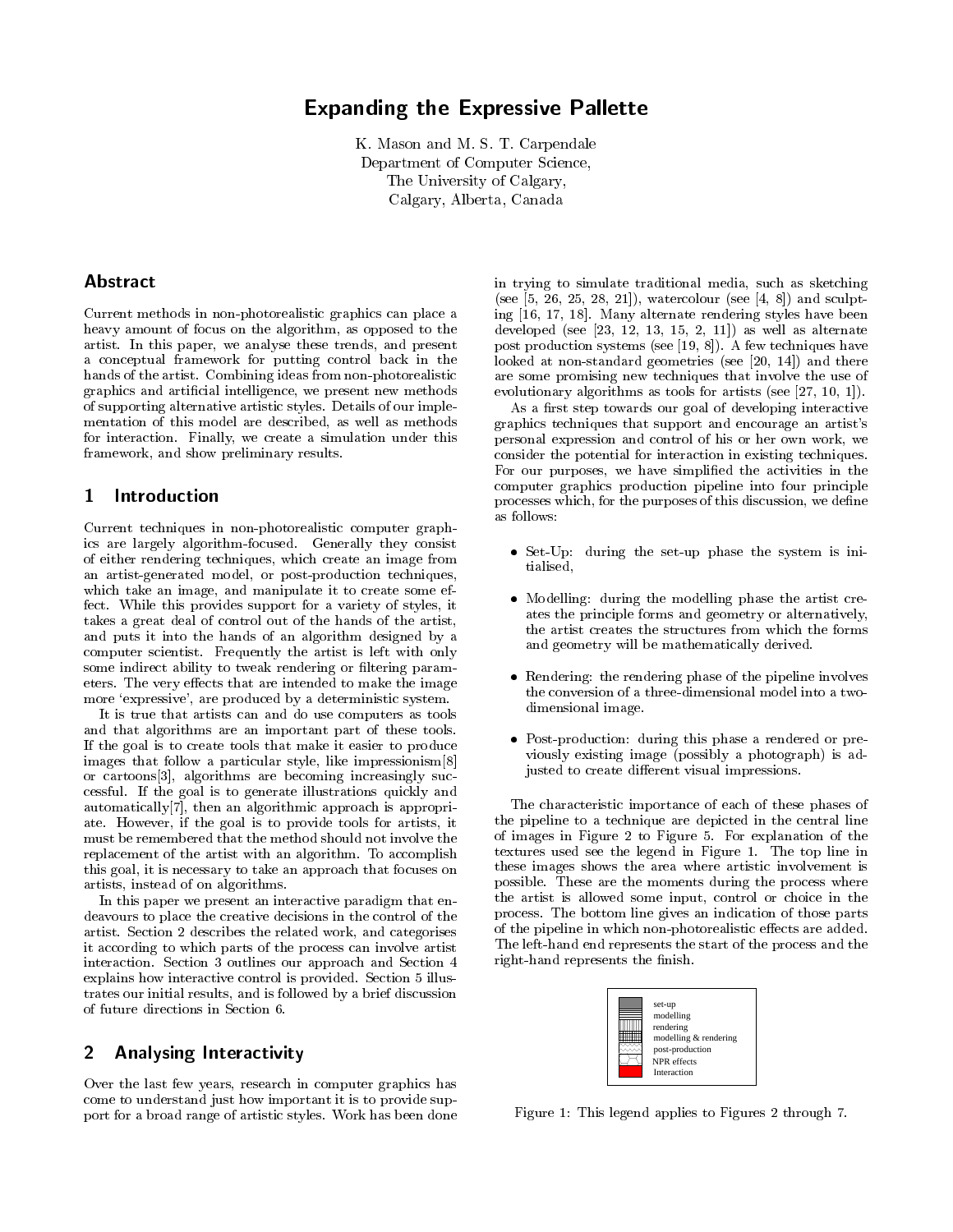Non-Photorealistic Rendering: There is an initial setup period in which the artist does not take part, as described above. When this is complete the modelling phase is entered. Here the artist can interact with primitives of differing characteristics to create a virtual model, to modify an existing virtual model or to create a data-structure that will define the model. This phase is quite interactive and the artist exerts considerable control.

When the model meets with the artist's satisfaction, he or she can make a few choices as to the rendering algorithm, by setting various parameters. At present, there are a growing number of options, as more and more algorithms are developed. However, once these choices are made, the process becomes a 'black box'. The algorithm does its 'magic', and the artist waits to see if he or she will approve of the result. Figure 2 contains a depiction of this process. Examples of research in this category include  $[12, 2, 15]$ .

If, on completion, the image does not prove satisfactory the artist has two choices. First, she or he can go back to the modelling phase and make adjustments they hope will improve the result. These adjustments could involve the model itself, or the rendering parameters. Secondly, the artist can revert to pixel by pixel touch-up.



Figure 2: Non-Photorealistic Rendering: Interaction is supported through the modelling phase and at the onset of the rendering phase.

Non-Photorealistic Post Production The diagram describing our characterisation of this category is found in Figure 3. In this category, expressive effects are created by applying a process to an existing image, be it an image generated by another algorithm, a digital photograph, or any scanned in image. The artistic choice in these methods is limited to the selection of a starting image, and the choice of parameters in the image filtering process. Examples of research that falls in this category include [8, 19, 22].



Figure 3: Non-Photorealistic Post Production: Interaction consists of adjusting parameters that the filters will use to create the final image.

A problem shared by the methods in both of the above cases is that the so-called 'expressive' effects are dealt with entirely within the algorithm. The end results may be thought of as being as much the personal expression of the algorithm's creator as of the artist who is using it. In fact, when looking at a piece of art created with one of these techniques, it is often easier to recognise the author of the algorithm, than to tell anything at all about the style or the expressive intent of the artist.

Algorithm Interaction The methods that fall into this category require comparatively more set up than the previously described techniques. However, once the algorithm is established within an interaction paradigm, the artist can work directly with the algorithm (Figure 4). Research that can be characterised in this manner includes  $[24, 9]$ .



Figure 4: Algorithm Interaction: The set-up phase is vastly increased in importance, however the artist is able to interact directly with the algorithm.

The biggest advantage of these methods is what Snibbe and Levin refer to as *phenomenology* [24]. Simply put, this is the idea that the expression of the artist should be allowed to come through directly, without being shuffled through an algorithm that might, however subtly, change the meaning of that expression. Anytime an art piece must go through a phase where direct artistic control is not permitted, there is a risk of this. While the systems in this category endeavour to remove this risk, once the algorithm is chosen the interaction methods and visual responses are fixed. The definition of these visual responses is not within the scope of control of the artist who is using the system. Once again they are made during the design of the program.

Evolutionary Art A relatively new direction in expressive graphics uses ideas from evolutionary programming to generate new types of non-photorealistic graphics from one or more existing pieces. The evolutionary algorithm can contain the possibility of mutation and cross-over effects. These result in new and often surprising visual effects, which can be selected based on the taste of the artist, and can then in turn be further evolved. This approach holds much potential for developing new styles, as hybrids of existing styles are created. The artistic control comes during the choice of starting models, and in the evolutionary algorithm chosen (Figure 5). It is possible to use this process iteratively, making choices, awaiting results, and again making choices. However, the interaction is hit and miss, and the artistic expression is the result of patience and luck, at least with present techniques. For examples in the literature see  $[27, 10, 1]$ .



Figure 5: Evolutionary Art: These methods are applied iteratively. The artist has a moment of choice that affects outcome for the next loop. The rest is algorithmic.

# What is Ideal Interaction?

The categorisation just presented illustrates the amount of control the artist has in these methods. At the same time, it also helps us to see where it may be possible to add control. We propose a conceptual model for an 'ideal' solution. While current hardware limitations make this model impossible in practice, a diagram of this 'ideal' model is represented in Figure 6 for purposes of discussion.

In this model, there is a small set-up phase, but for the remainder of process the interaction consists of the artist us-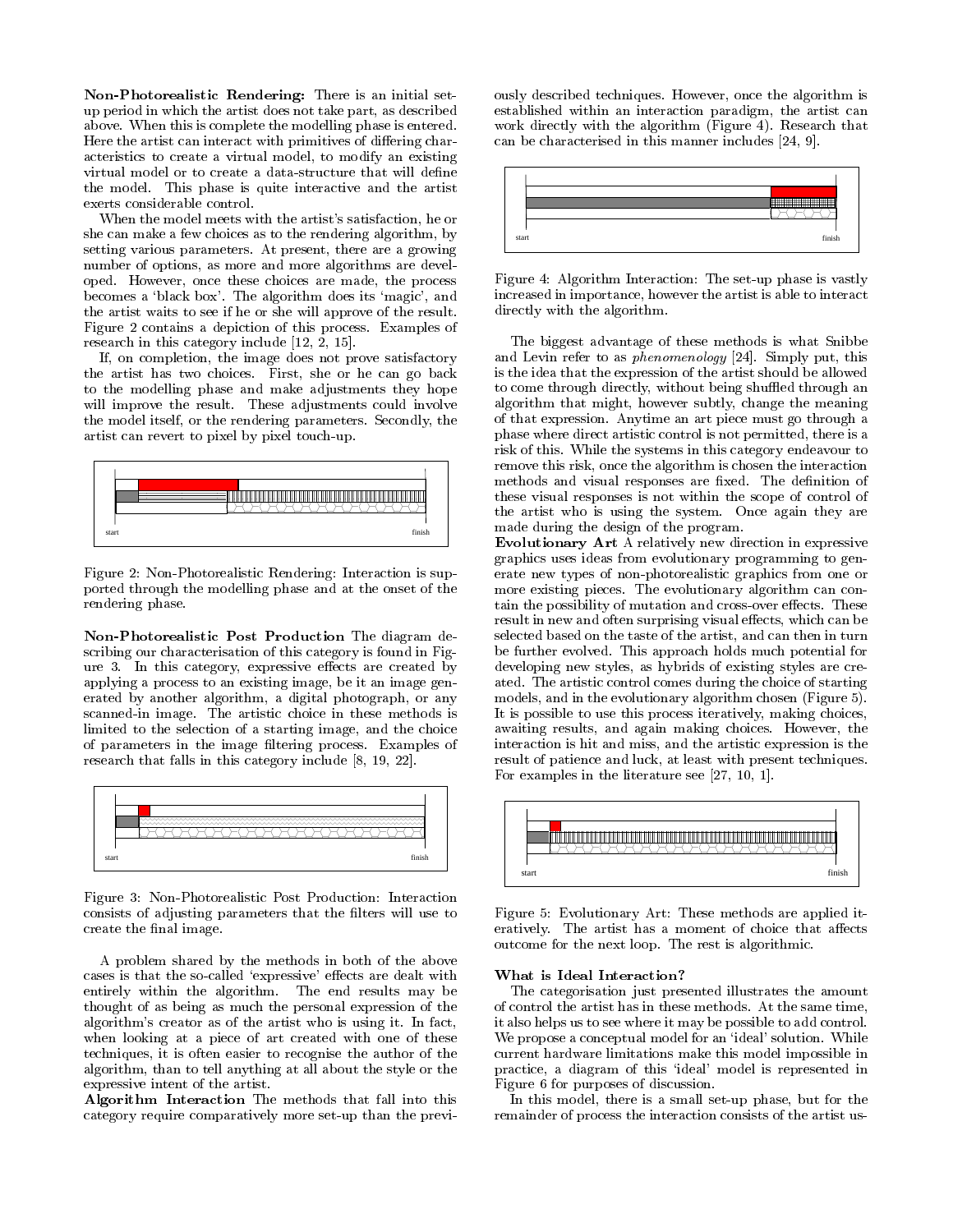

Figure 6: Ideal Interaction: The only time the artist cannot exert direct control is in the initialisation and set-up phase. Otherwise, the artist can always intercede as much or as little as desired.

ing the tools provided to create his or her work of art with immediate response, while still allowing algorithmic adjustments to be made. This immediacy would allow for the artist's expression to be direct, without fear of algorithmic interruption. This can be thought of as blending the realisation of non-photorealistic effects with the modelling process. Further, it would also allow algorithmic adjustment, but under the artist's direct control.



Figure 7: Our Interaction Model: In our conceptual model, the artist can interact through most of the process. More complex models can be abstracted to allow for real-time interaction, but will then require a non-interactive rendering phase.

Our Approach Figure 7 shows a representation of the model that is developed herein. In many ways it is a hybrid of non-photorealistic-rendering, as shown in Figure 2, and of algorithm interaction methods, as shown in Figure 4. By extracting the non-photorealistic effects from the rendering phase of the pipeline, and settling them squarely into the modelling phase, where an artist can interact directly with the system, it gains advantages from both models. It also comes much closer to the ideal form as shown in Figure 6.

### 3 Method

The conceptual solution to this problem is simple - one must find the right balance between direct artistic control and algorithmic assistance. Removing algorithmic support would render the process untenable - asking the artist to create their image on a pixel by pixel basis is equivalent to asking an artist to create an image by placing individual grains of sand. While there are some artists who do wish to work on this level, many prefer to use tools that assist (though not control) their work.

The practical issue of how this balance can be achieved is not as simple. The amount of control an artist might wish to retain is dependent upon on the individual artist. Some artists might wish to control nearly everything by hand. Others might prefer to instruct an algorithm, and have it do the majority of the work. In this latter case, the algorithm should still reflect the desires of the artist as much as possible, and the assumptions of the system architects as little as possible.

# 3.1 The Concept

Our system is a multi-agent environment, where each element in the image is represented by an agent. The artist instructs the agents on how to behave, and can then take as much, or as little control over them as he or she desires. At any point, the artist can interrupt the simulation, make adjustments, and then start it up again. The artist can intervene at every step, or make use of the algorithmic support provided. If the artist does choose to intervene, he or she would be able to do one of the following:

- Manual Selection and Manipulation of Agents: At the most basic level, the artist can take direct control of the agents. In the future, tools will be provided which allow for control over a number of entities at once. At present, however, it is only possible to select a single entity, and alter its placement in the scene. This allows an artist who wishes to work with their image on an element-by-element basis to get their virtual hands dirty.
- Altering the State of Happiness: The artist has control over how content the agents in the system are. Further details on this will be provided below. In essence, a content entity will stay where it is. A discontent entity will seek some way to make itself more content.
- Alteration of Behavioural Rules: If the artist finds that even with the above controls, things are not proceeding as desired, he or she can alter the rules that govern how the entities behave within the system.

It should be noted that this multi-agent simulation is really a complexity system. Much work has been done in other fields with similar systems. More information can be found  $at[6]$ .

#### System Architecture 3.2

A broad view of the system architecture is modelled in Figure 8. It consists of an environment that can be populated with tribes and entities at the artist's discretion. These are defined as follows:

- Environment: The environment is the space in which the tribes and entities exist.
- Tribes: Tribes are groups of entities that possess like characteristics, and that share behaviours in common. Tribes are a convenient construct in that they allow the artist to control many entities in the same way. For example, suppose that an artist has created an entity to represent grass. He or she can then assign behavioural rules which are shared by all grass. For example, the grass agents may try to cluster together, or to find a surface to cling to.
- Entities: We use the term 'entity' to refer to an agent in the system. It is a construct created by the artist, be it a pixel, a brush stroke, a graftal, a surface, or any other object.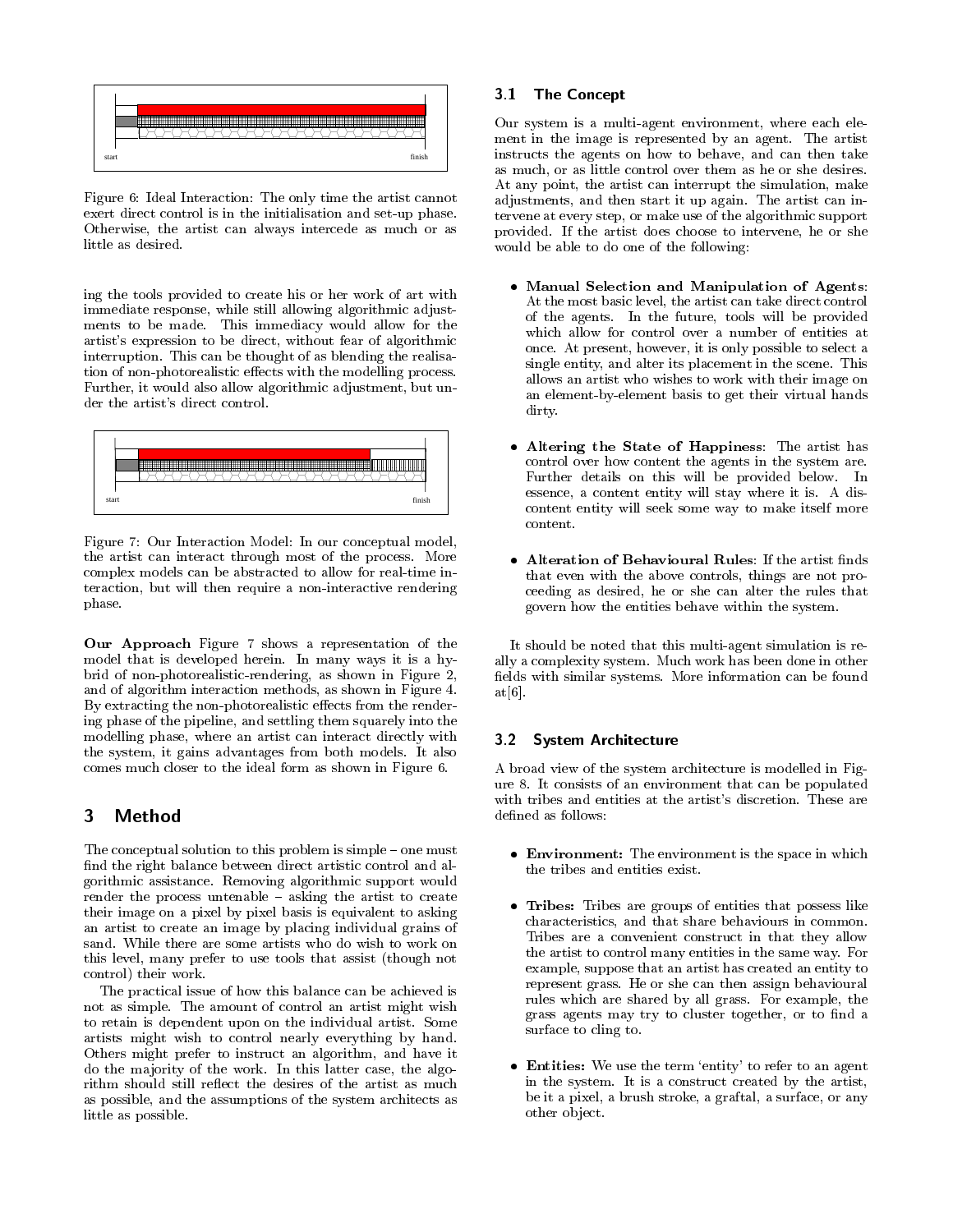

Figure 8: System Architecture, communication of happiness: The relationship between entities, tribes and the environment, with special focus on the connections by which changes in happiness are passed.

#### $3.2.1$ **Organizational Hierarchy**

The relationship between the environment, the tribes and the entities is hierarchical and one-to-many. The environment may contain many tribes. An individual tribe may contain many entities. Anything which has an effect on a higher level in the system will affect all of its subordinates. By contrast, each node in the hierarchy views itself as a semi-autonomous agent. When it is told to proceed from higher up in the hierarchy, it will attempt to make itself more happy. In the case of a tribe, this is accomplished by giving a selection of entities leave to try to make themselves happy. When an entity is instructed to make itself happier, it will look at the rule set that has been declared for it by the artist, and move to fulfill the conditions that as described in the rule set.

#### 322 **Happiness Distrubtion Algorithm**

Happiness is a reflection of the entities' general satisfaction with the current state of the system. If an entity is happy, it will remain static. If it is unhappy, it will try to seek ways to improve its happiness. For the purposes of this implementation, happiness is measured on a scale of zero to one hundred, zero being extremely unhappy, and one hundred being perfectly content.

The overall happiness of the environment is represented as the sum of the happiness over all of its tribes. Similarly, the happiness of a tribe is represented as the sum of happiness across all of its entities. The happiness of an individual entity is determined by its ability to fulfill the conditions that have been specified for it by the artist. The closer it comes to fulfilling these conditions, the happier it will be. It should be noted that not every condition must necessarily accord the same happiness. Filling one condition may be defined to give twice as much happiness as filling another. The determination of which conditions are more or less important in terms of happiness is left in the hands of the artist.

Figure 8 shows the propagation chains that are followed for changes in happiness, both those that originate with the artist, or those that come about because an entity is able to fulfill a condition that is specified to increase its own happiness.

This latter case is the more simple, because propagating happiness levels upward (from entity to tribe, or from tribe to the general environment) is a matter of adding or subtracting the change from the higher level's happiness. Propagating a happiness change downward is more complex. A decision must be made as to how to distribute that happiness over the next level down. We have chosen a rule-set for this based on what seemed to be most useful and intuitive. We recognise that in doing this, we are making a decision that not all artists might agree with. In the future, it would be wise to make it possible for the artist to specify these rules to suit his or her own expressive style. The current rules are:

If the happiness has increased, then propagate the change downward in a uniform matter.

That is to say that if there are five constructs at the next level down, then each of them will gain one fifth of the indicated change in happiness.

If the happiness has decreased, then propogate the change downward porportionally to current happines.

In this manner each construct in the next level down takes an amount of change relative to its proportion of the current greater happiness. This prevents an entity which has zero happiness from moving into the negative realms.

### Interaction 4

In order to illustrate how a person interacts with this system, we will use a simple model. This model contains only one tribe, which has been called "Fish". Each "Fish" is a simple graftal. It has a set of rules for expression, and a set of rules for increasing its own happiness. The expression rules are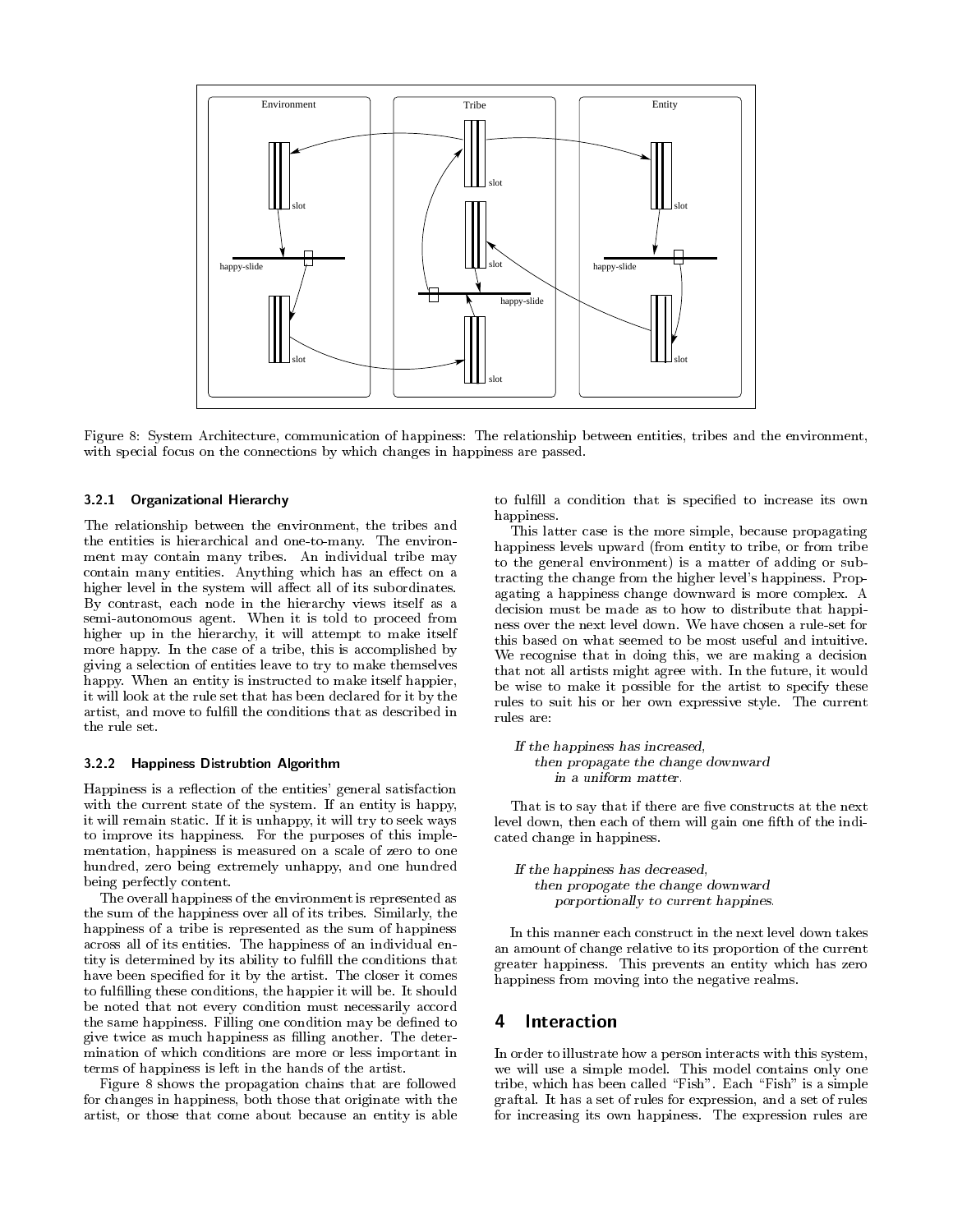here kept extremely simple, so as not to interfere with an understanding of the happiness rules.

In general, members of the tribe "Fish" are happier when they are near the centre of projection, and they are happier when they are not alone. These rules do not necessarily model the behaviour of schooling fish. These are simply the properties that the artist has chosen to give value to for this simulation. That is the material point - it is not the algorithm that decides what makes a member of tribe "Fish" happy. It is the artist.

"Fish" Happiness Rules:

- Choose a random number between zero and ninety nine. This represents the threshold of happiness that is tolerable in the current iteration.
- If that threshold is greater than the current happiness of an entity, then the entity is discontent and will try to find a way to increase its happiness. With probability of 1 in 2, it will move closer to the centre of the projection, and increase its happiness in proportion to the distance moved. Then, with probability of 1 in 10, it will summon a new tribe member to a random spot on the grid.
- If the random number was less than the current happiness of an entity, then that entity is happy enough for the current iteration.



Figure 9: Environment Control: This control box allows the user to control the system at the global level. Global happiness can be added, and tribes can be added or removed from the environment.



Figure 10: Tribe Control: The tribe control allows the artist to adjust the happiness settings for a tribe.

The controls for interacting with the simulation are shown in Figure 9 and Figure 10. In Figure 9, we see the general controls for the environment. Here the artist can add a new tribe, or adjust the global happiness. Figure 10 shows the tribal controls, which allow the artist to adjust the happiness level for one tribe only. As "Fish" is the only tribe in this simulation, the global happiness reduces to its happiness.



Figure 11: Initial Setup: At the beginning of the simulation, there is only one entity present in the environment.

The initial setup is shown in Figure 11. The artist has chosen to start with a single entity in the space. The initial happiness of that entity, its tribe, and the global space are all zero. For convenience of interpretation, the grid and axes have also been turned on.



Figure 12: Seeking Happiness: The entity is given the opportunity to improve it's happiness, and seeks to do so, according to the rules specified by the artist. In this case, the entity summons other fish to school with, and moves toward an agreed meeting spot.

When the simulation is engaged, the entity follows the procedure described above to try to make itself happy. In Figure 12, the happiness level of the "Fish" tribe has reached about fifty percent. At each timestep, each of those entities tries to increase its own happiness level. As it succeeds, the happiness level increases and changes become less frequent. It becomes more and more likely that the threshold for acceptable happiness has been met in each iteration.

In Figure 13, the happiness level of the "Fish" tribe has reached one hundred percent, and the tribe becomes completely static. Any happiness threshold that is selected in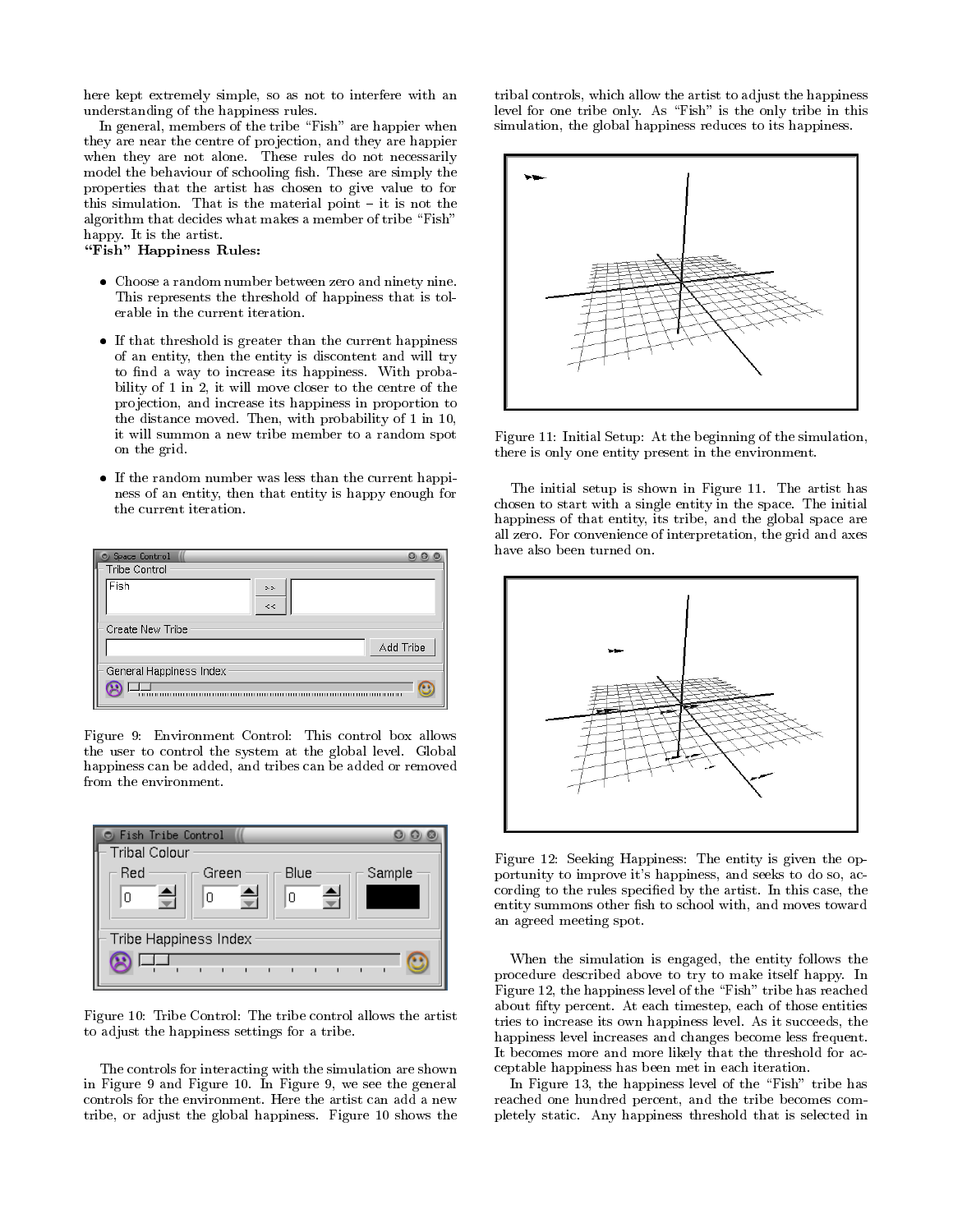

Figure 13: Happiness Achieved: At this point in the simulation, the happiness level of the fish reaches one hundred, and the fish become static.

the following iterations will be lower than the entities' happiness, so the entities will not again attempt to make themselves happier.



Figure 14: Happiness Re-Achieved: The artist, being unsatisfied with the result, as achieved in Figure 13, lowers the happiness for the entire fish tribe. The fish again seek to increase their happiness until they find a new balance.

Because the tribe has achieved algorithmic completion, however, does not mean that the artist is happy with the scene. In our case, the artist is not happy. There are not enough entities, and they are still too sparsely clustered. At this point, the artist can choose to change the happiness of the global space, the tribe, or of one or more selected entities. Our artist chooses to decrease the happiness of the tribe back down to fifty percent. The entities are discontent, and they again move to make themselves more happy. In Figure 14, they have again achieved one hundred percent happiness, and become static.

This time, the artist is satisfied, and turns off the simulation. The axes and grid are removed, and the fish are rotated into a better view. The final image is shown in Figure 15.



Figure 15: Final Spread: A view of the final cluster of fish, from a different angle. Note that if the artist was still not satisfied, he or she could simply lower the happiness of one or more of the fish to cause them to become active again.

### **Results** 5.

To show the potential of this way of looking at things, a more complex example has been constructed which involves multiple tribes, and interactions between the tribes. Following  $Hemert[27]$ , we have tried to follow the style of some of the abstract work of Piet Mondriaan. In this model, the artist has created four tribes. A description of each follows. Offsets

- Expression Rules: This tribe does not express itself visually in the image.
- Happiness Rules: If an entity in this tribe is given the chance to make itself happy, it will seek to find, and bond with a free member of tribe "Lines".

# Widths

- Expression Rules: This tribe does not express itself visually in the image.
- Happiness Rules: If an entity in this tribe is given the chance to make itself happy, it will seek to find, and bond with a free member of tribe "Lines".

# Lines

- Expression Rules: A line will express itself if and only if it has bonded with a width, and an with an offset. If it has done so, it will draw itself as a line of the claimed width. Its position is chosen by the application of its offset in the image space.
- Happiness Rules: If a line is unhappy, it will do one of the following: (i) Release a bond with member of tribe "width" or of tribe "offset" or (ii) Change its orientation from horizontal to vertical, or vice versa.

# Fills

• Expression Rules: A fill expresses itself if it has found a bond with two unique horizontal and two unique vertical lines. If it has, it will express itself as a fill between these lines. By default, a fill will be white, unless it has chosen another colour in an attempt to make itself more happy.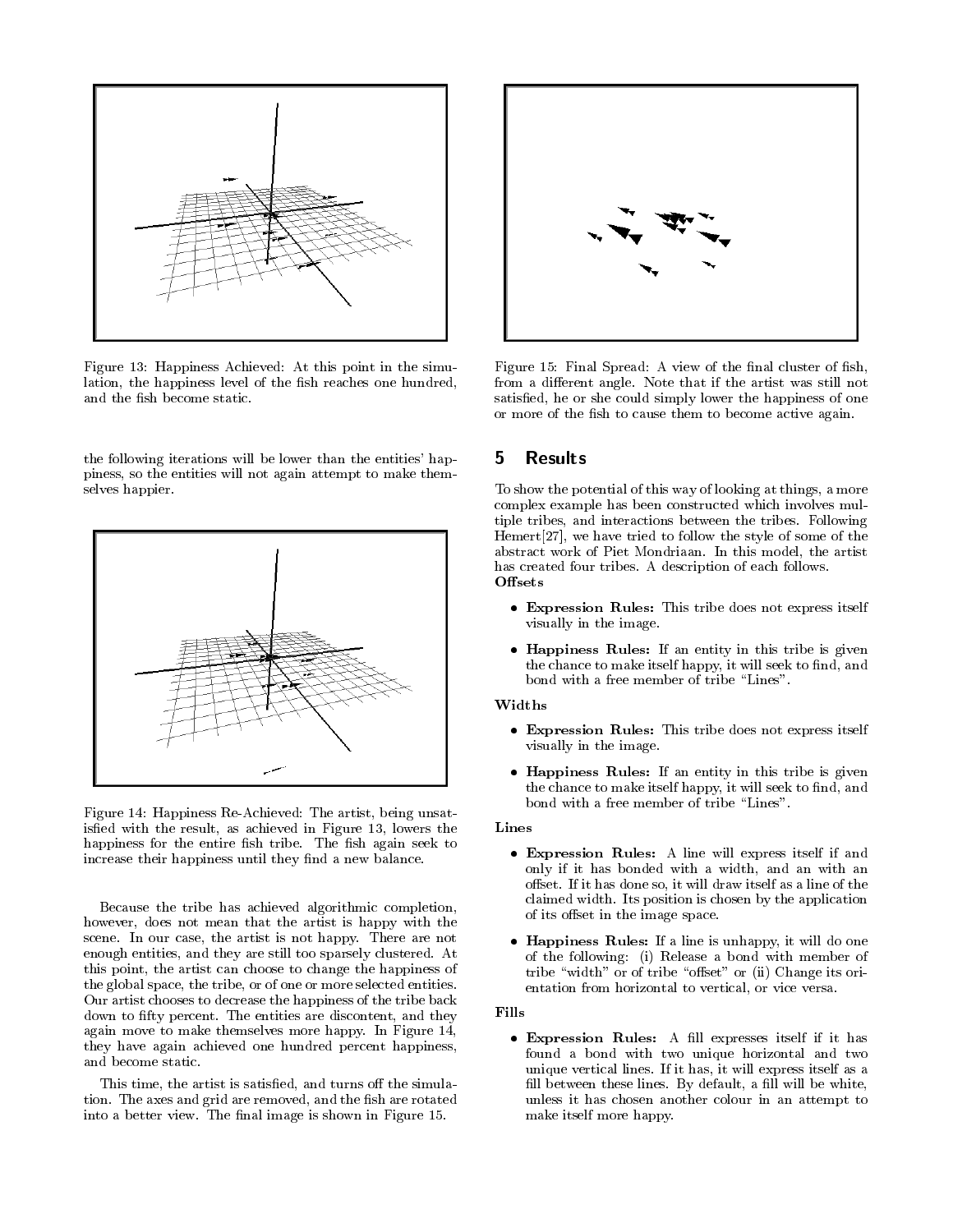• Happiness Rules: If a fill is unhappy it will do one of the following: (i) Change its colour, (ii) Try to bond with a horizontal or vertical line, or (iii) Surrender a previously claimed bond.

The first tribe controls the spacing between the lines, and the second controls the width of each line. The proportions of both are in approximate thirds. In both cases, the initial entities are carefully chosen by the artist such that there is only one entity with the largest proportion (one third). There are three times as many entities which hold the proportion one ninth, and three times as many as that which hold the proportion of one twenty-seventh. As with the rules and expression conditions above, all of this is the artist's choice. The third and forth tribes have a physical manifestation, which is described in detail above. Again, all the rules for expression and happiness are chosen by the artist. It is also possible specify initial values, though in this case, it has been chosen to have them selected randomly.



Figure 16: Simulation without Intervention: An example of what this algorithm might produce without artist intervention.

Figure 16 shows the result of a simulation in which the entities determine their own happiness without intervention. Without artist intervention, the system degenerates to algorithmic determinism, and the result may not be an expression of the artist, only the rules that the artist specified.



Figure 17: Mondriaan Example with Artist Intervention: This example was generated with minimal artist interaction.



Figure 18: Mondriaan Example with Artist Intervention: This example was produced with a greater level of artist interaction.

Figure 18 and Figure 17 show examples of the system running with artist intervention. At any time, the artist may alter the state of happiness for the entire space, for a tribe, or for an individual entity. This will result in more change, but only in the aspects of the artwork that the artist is currently displeased with.

### **Future Work** 6

We are currently considering a number of directions for this research. Tools will be developed to allow for the simultaneous manipulation of groups of entities. The use of evolutionary algorithms in entity creation could prove a valuable tool, as could the development a visual language to increase ease of interaction. More customisation will be allowed in the distribution of happiness. Expliting the inherent temporal coherence of the system described herein for the purposes of animation is under consideration.

As an example, consider the creation of tools for the manipulation of multiple entities. The artist could be given attractors and repulsors as tools. These could be inserted into the scene, and when switched on would have an effect on multiple entities simultaneously. Further, tools can be developed such that a manipulation of one agent (be it a rotation, translation or other change) is interpreted by a group of selected agents, or perhaps an entire tribe of agents, instead of by a single agent alone.

### $\overline{7}$ **Conclusions**

Artists are expert illusionists. They have been working for some millennia now to communicate their impressions and expressions. As computer scientists, we need to provide support for artistic control. This paper offers a perspective on the expansion of the expressive palette in computer graphics that places the focus on the artist, instead of on the algorithm.

By combining techniques from non-photorealistic rendering and artificial intelligence, this paper has proposed a novel interaction method that places the artist in the centre. This method has been explored in theory, and in practice, and methods for interacting with it have been described. Finally, preliminary resultwe show, illustrate the potential of